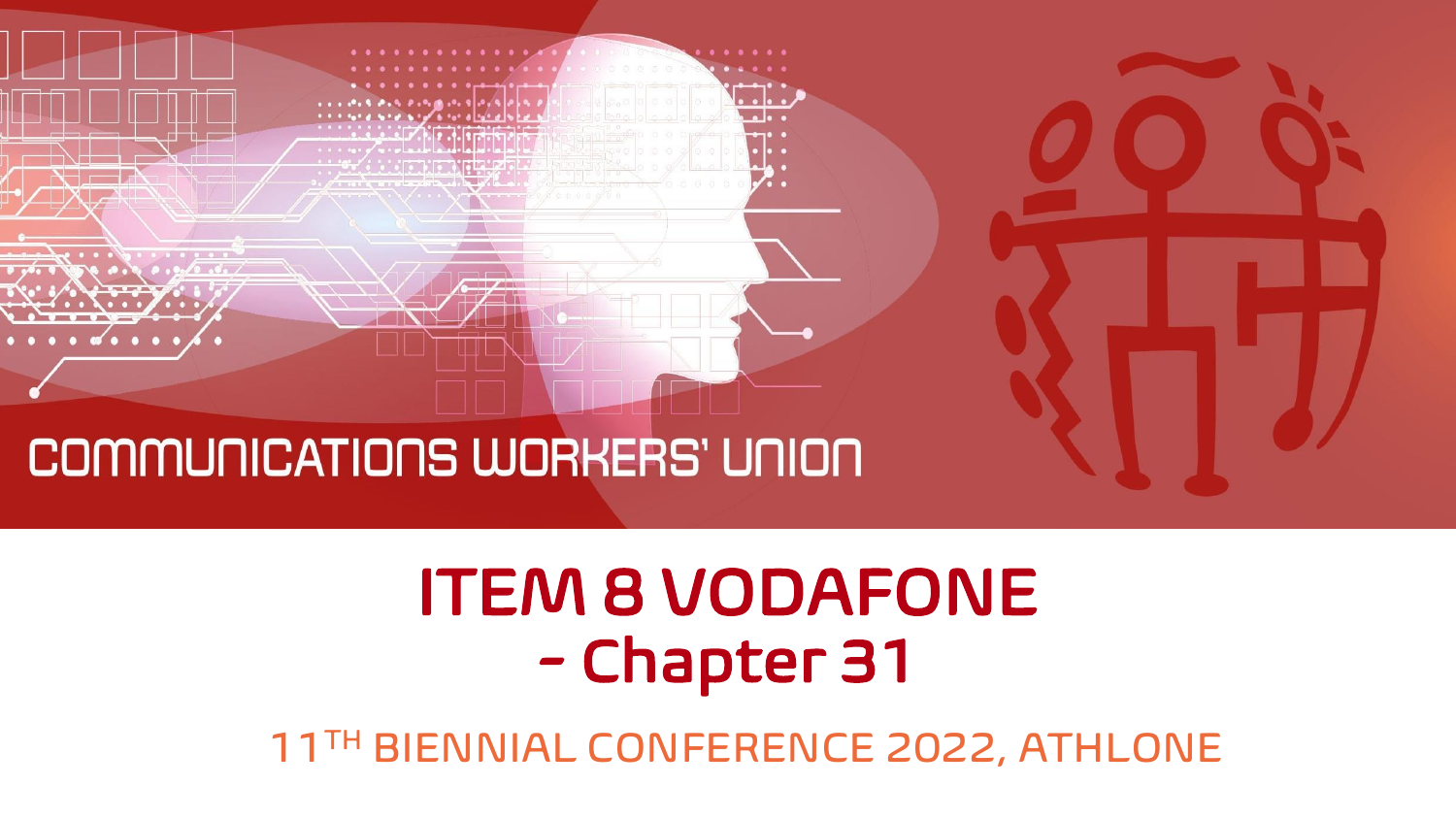

- Due to the pandemic, office-based staff in Mountainview worked from home
- Company recognised the benefits of hybrid working
- Vodafone opted for a 60/40 return to the office (60% remote, 40% office)
- Details to be finalised, but proposal broadly welcomed by members, as it offers a better work/life balance and allows for employment in Mountainview outside the traditional Dublin base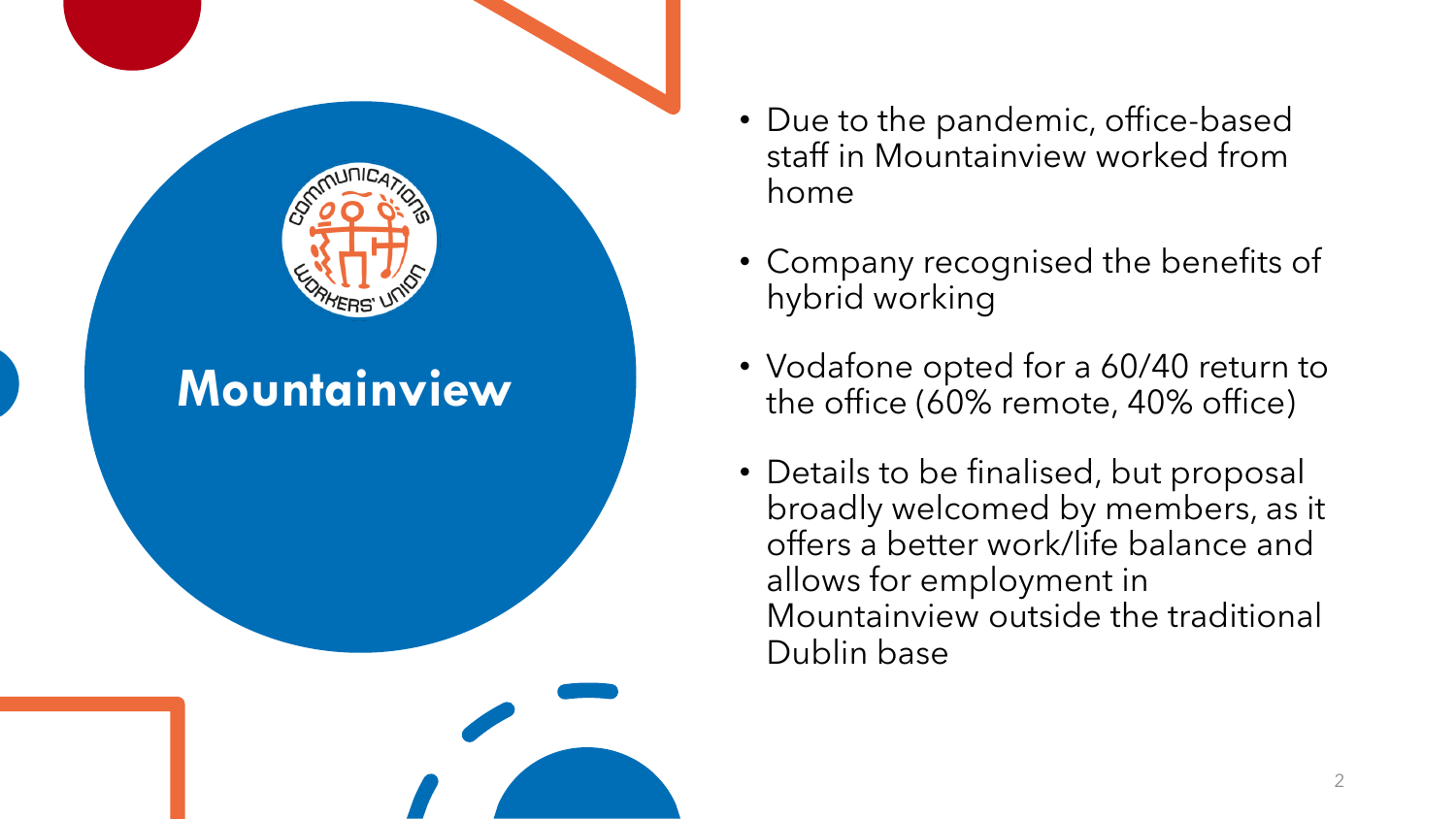# Obelisk – Pay Claim

- Initial discussion in on new pay claim have begun
- Held up due to contract delays with Vodafone
- Of more significance announcement last week that Obelisk has been bought
- Constructel Visabeira a leading Portoguese company in the global telecommunications and energy networks engineering sector
- Seeking meeting to discuss staff impact

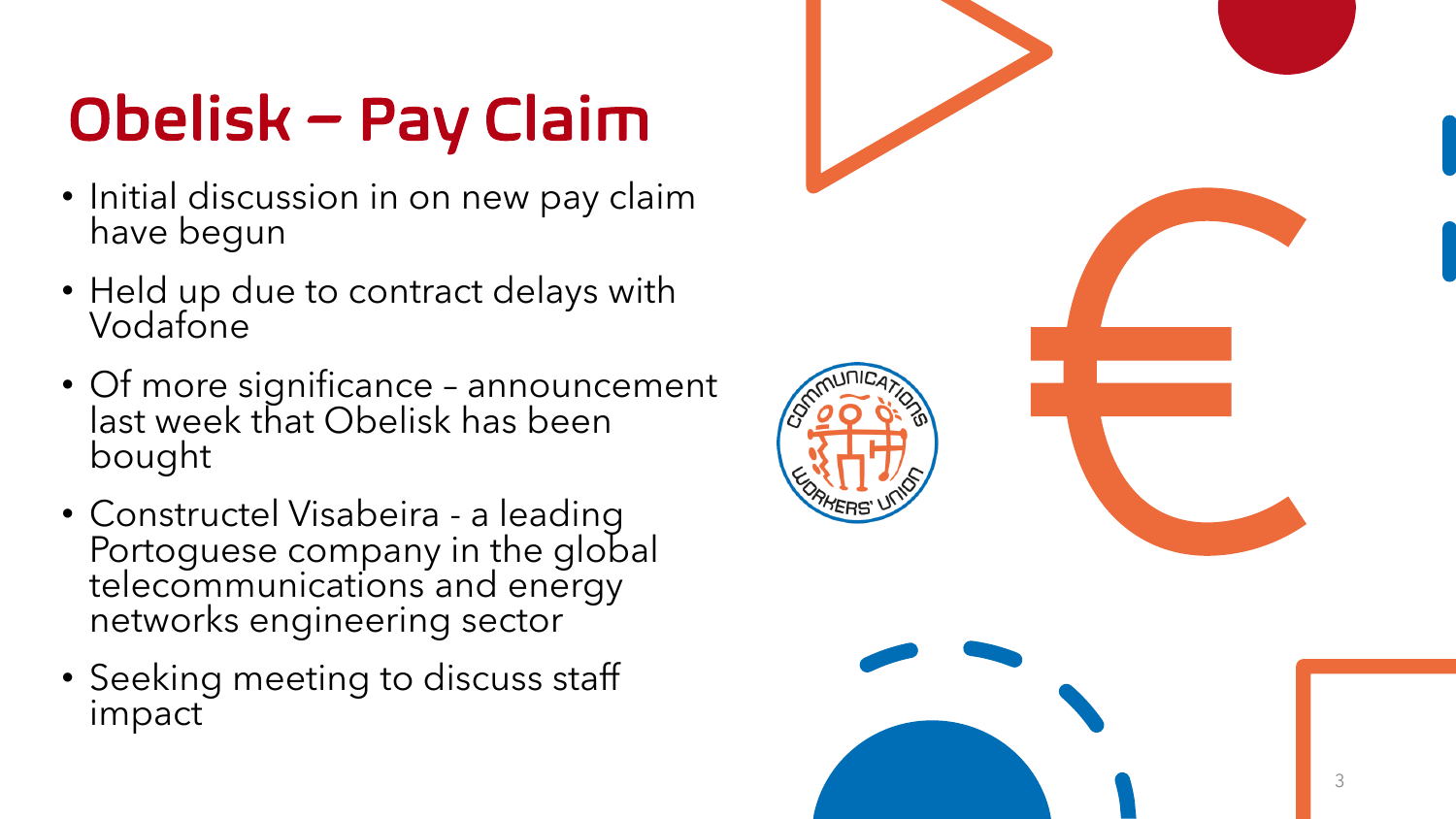

Prior to the pandemic, visits to the Vodafone retail stores took place regularly

These visits provided engagement between the Branch and our members in the stores, while also highlighting issues

Due to the restrictions, store visits were not possible for 2 years

Company moved to online training for new starts; result is a loss of physical Union induction slot

Shane Murphy, Vodafone Branch Secretary, conducted online meetings with stores to maintain engagement with the members

High level of engagement from our members through an online Mental Health Survey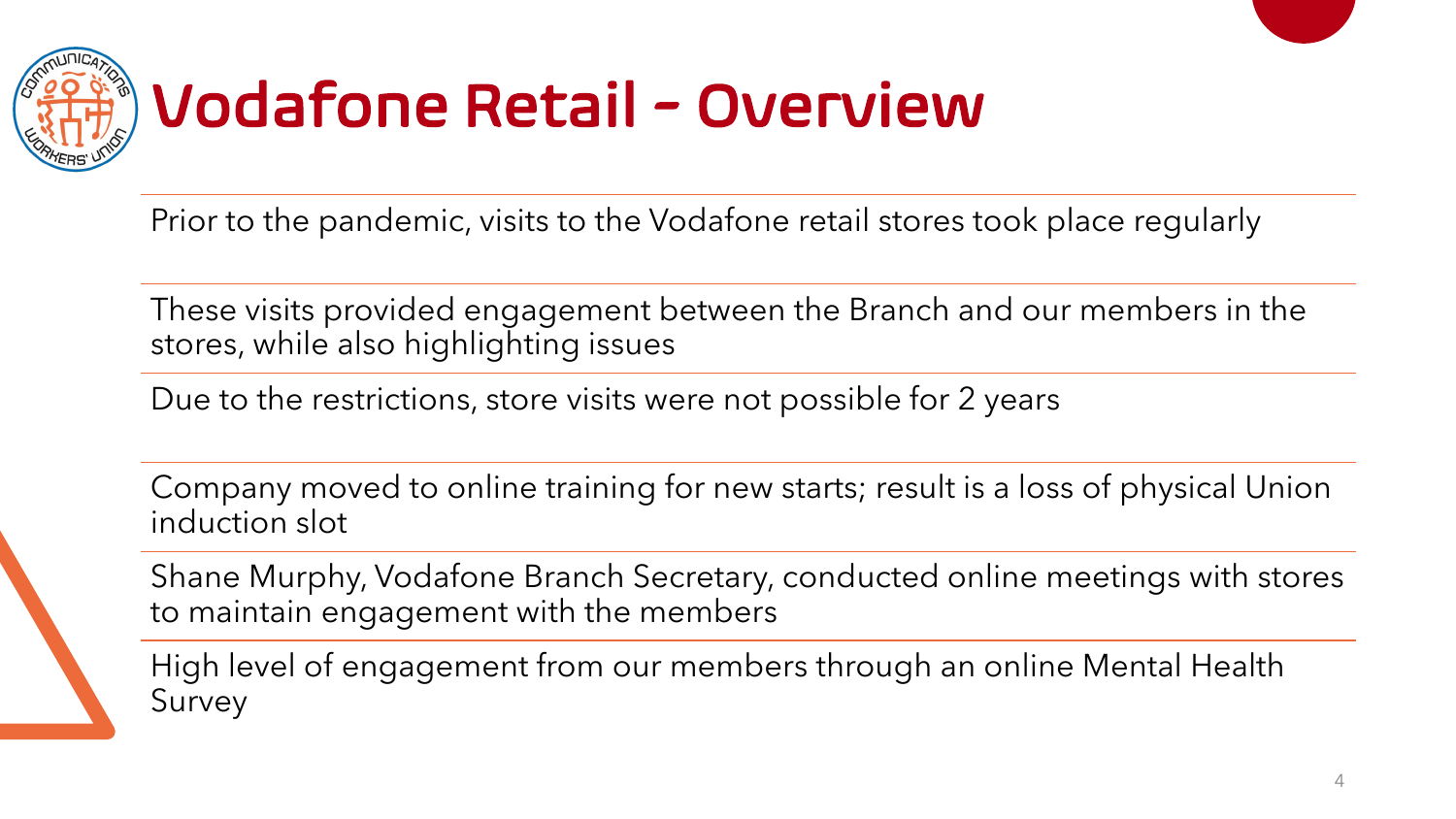

# Vodafone Retail – Store Visits

- In late 2021, the Vodafone Branch conducted store visits to engage members on issues with targets and staff shortages
- As physical Union inductions did not take place during COVID, the store visits resulted in a drive-up in membership
- **Membership increased by 43%**
- A survey was compiled and stores were visited for a second time in April 2022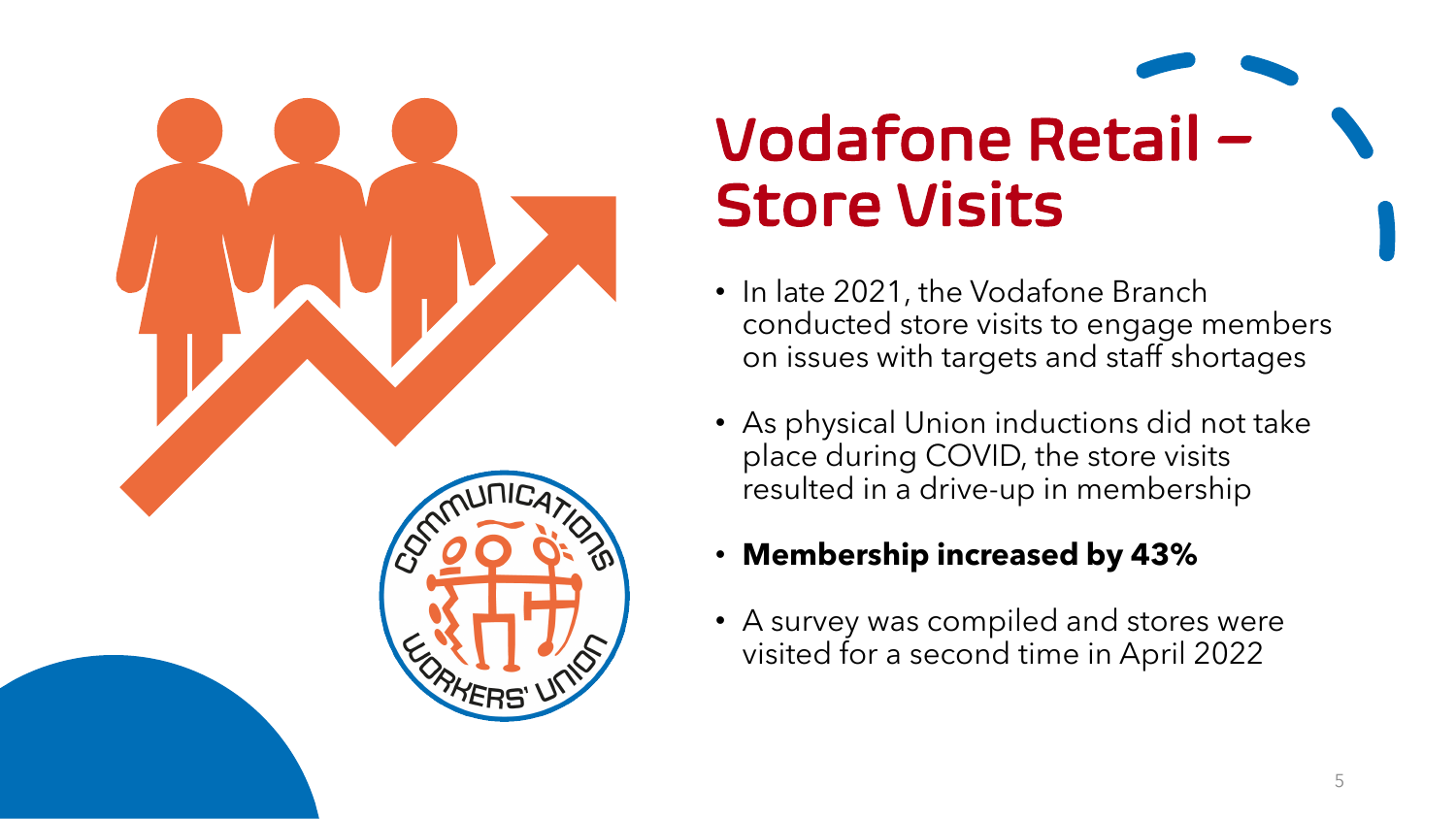

## Vodafone Retail **Survey**



The purpose of the survey was to gather information on issues in Vodafone Retail and seek interest in a Retail Forum

There was a high uptake of members engaging with the Branch and taking part in the survey

On foot of the survey and store visits, **membership increased by a further 11%**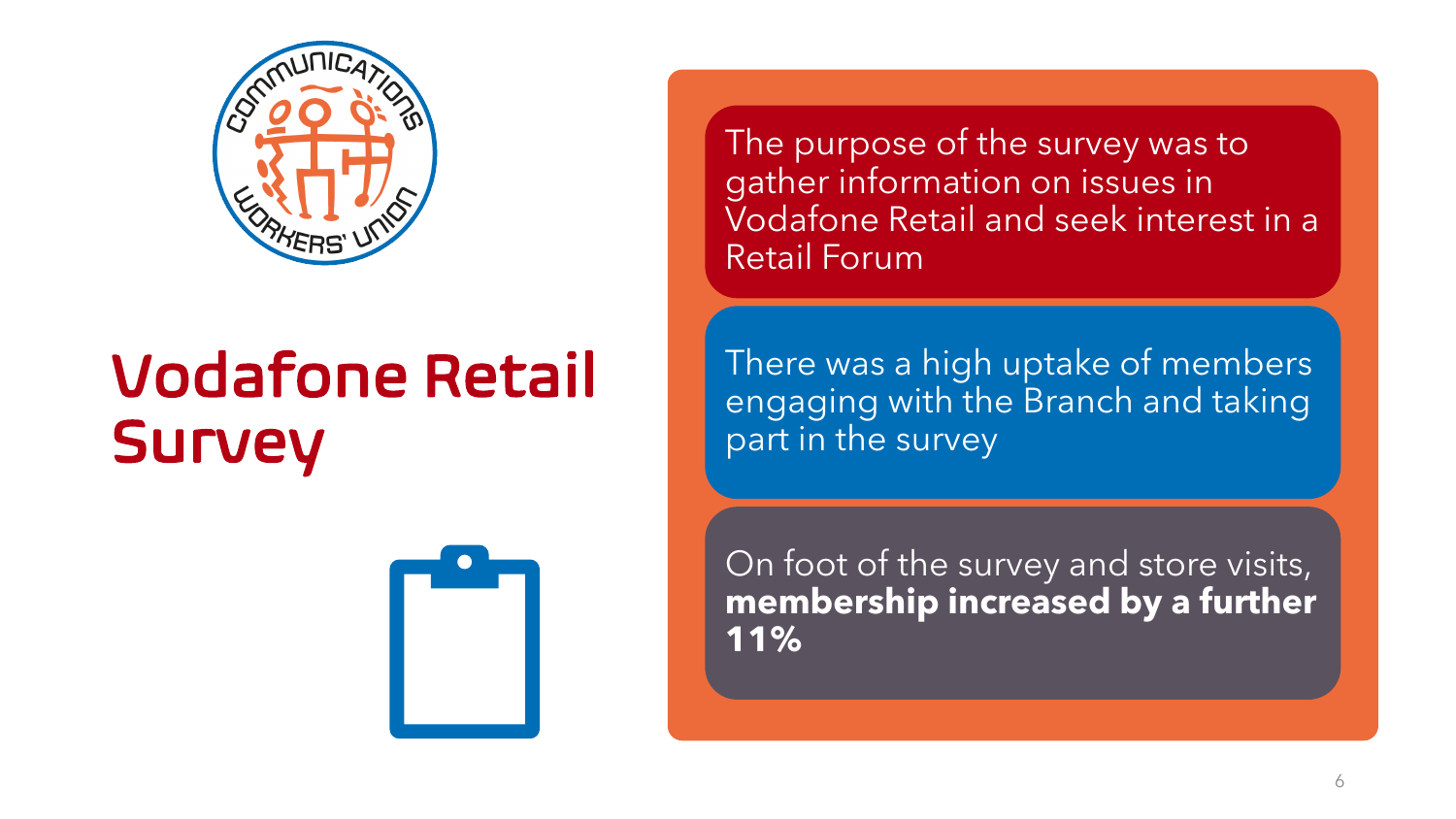

# Key Findings of the Survey

- Issues identified:
	- An increase to the base rate of pay
	- Additional payment for working Sundays
	- Average Commission Payment for Annual Leave
- Armed with the results of the survey, the CWU engaged with management
- **Secured a 6.6% pay increase for all members in Vodafone Retail**
- Company has agreed to further engage on the Sunday Premium and Average Commission Payment for Annual Leave